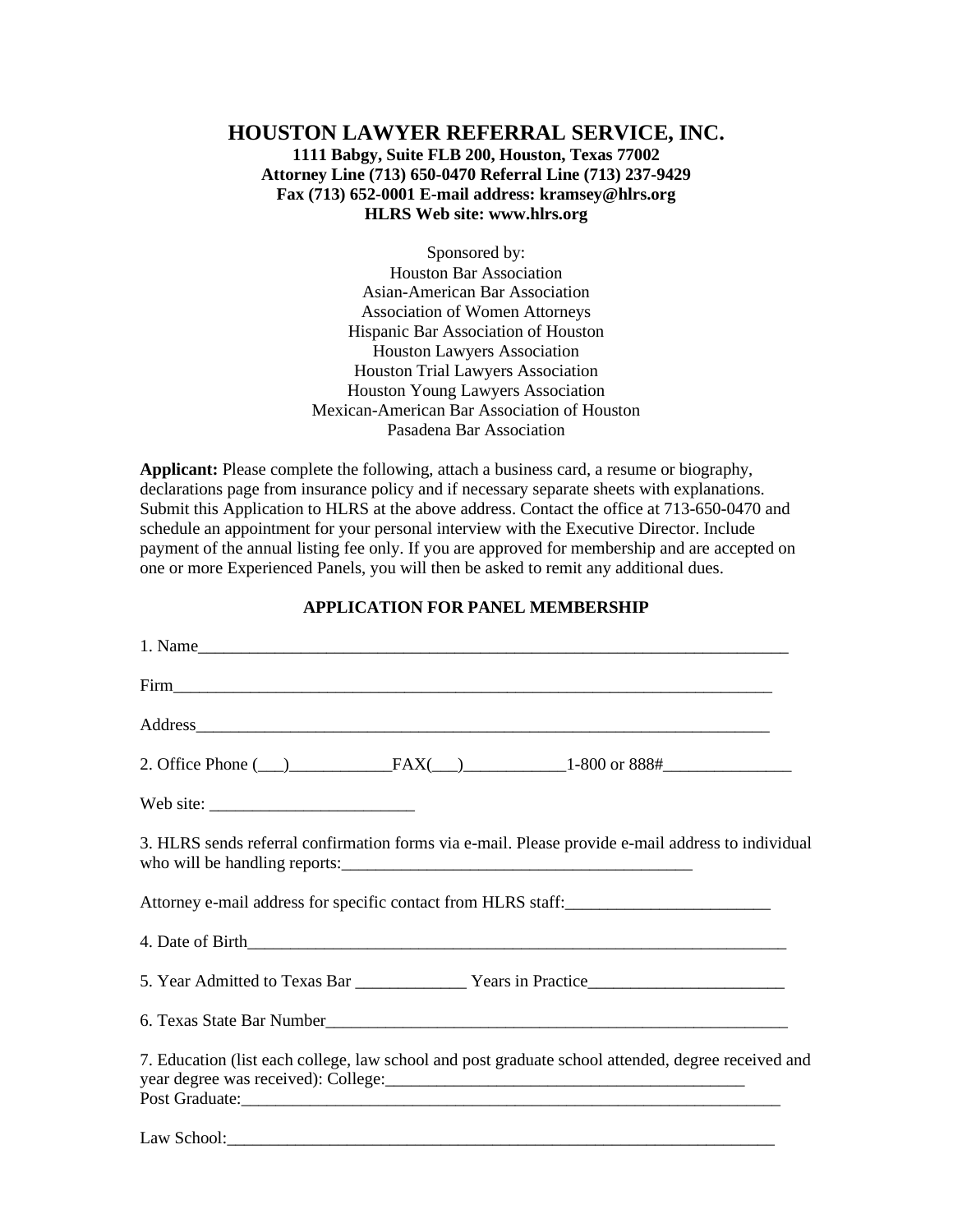Post Graduate Law:

8. Admitted to practice before (list other jurisdictions, federal courts, administrative agencies, counties etc. and dates of admission):

\_\_\_\_\_\_\_\_\_\_\_\_\_\_\_\_\_\_\_\_\_\_\_\_\_\_\_\_\_\_\_\_\_\_\_\_\_\_\_\_\_\_\_\_\_\_\_\_\_\_\_\_\_\_\_\_\_\_\_\_\_\_\_\_\_\_\_\_\_\_\_\_\_\_\_

\_\_\_\_\_\_\_\_\_\_\_\_\_\_\_\_\_\_\_\_\_\_\_\_\_\_\_\_\_\_\_\_\_\_\_\_\_\_\_\_\_\_\_\_\_\_\_\_\_\_\_\_\_\_\_\_\_\_\_\_\_\_\_\_\_\_\_\_\_\_\_\_\_\_\_

9. Licensed in Another State? If yes, which State\_\_\_\_\_\_\_\_\_\_\_\_\_\_\_\_\_\_\_\_\_\_\_\_\_\_\_\_\_\_\_\_

10. Board Certification - Area(s)\Date

11. Local Bar Membership(s) - circle all that apply HouBarAssoc AsianAmerBar AssocWomenAtty HispanicBar HouLawyersAssoc HouTrialLawAssoc HouYngLawAssoc MexAmerBA PasadenaBarAssoc  $other(s)$ 

12. Foreign languages spoken

13. Have you ever been involved in a dispute with another lawyer referral program? Yes\_\_\_\_\_\_ No\_\_\_\_ If yes, provide name of referral Program\_\_\_\_\_\_\_\_\_\_\_\_\_\_\_\_\_\_\_\_\_\_\_

14. Have you ever been suspended or terminated from a lawyer referral program? Yes\_\_\_\_\_\_ No\_\_\_\_\_\_ If yes, attach explanation.

15. Have you ever been charges, indicted or convicted on any criminal matter other than a Class C Misdemeanor or crime involving a maximum punishment of fine only? Yes No If yes, attach explanation.

16. Are you aware of any unresolved ethics complaints filed against you? Yes\_\_\_\_\_\_ No\_\_\_\_\_\_ If yes, attach explanation. Date of Complaint \_\_\_\_\_\_\_\_\_ Status of Complaint \_\_\_\_\_\_\_\_\_\_\_

17. Are you aware of any claim, incident, act or omission in the last two years that might reasonably be expected to be the basis of a claim or suit arising out of the performance of professional services for others? Yes\_\_\_\_\_\_\_\_ No \_\_\_\_\_\_\_\_\_ If yes, attach explanation.

18. Have you ever been the subject of any reprimand, State Bar Administrative Suspension, disciplinary action, or otherwise disciplined by the State Bar of Texas, a district court in Texas, or refused admission to any bar association, court or administrative agency? Yes No If yes, attach explanation.

19. Have you ever been the subject of professional discipline in any jurisdiction? Yes No If yes, attach explanation.

20. Do you have a pending suit for legal malpractice or private civil action alleging attorney misconduct? Yes\_\_\_\_\_\_\_\_\_\_\_\_\_ No\_\_\_\_\_\_\_\_\_\_

21. Total number of attorneys in firm/office \_\_\_\_\_\_\_\_\_\_\_\_\_\_\_ Total number of law clerks in firm/office \_\_\_\_\_\_\_\_\_\_\_\_\_\_ Total number of paralegals in firm/office \_\_\_\_\_\_\_\_\_\_\_\_\_\_\_ Total number of support staff in firm/office

22. What percentage of your time is devoted to: Private practice \_\_\_\_\_% Government \_\_\_\_ % Employment by others \_\_\_\_\_% Of Counsel \_\_\_\_\_\_%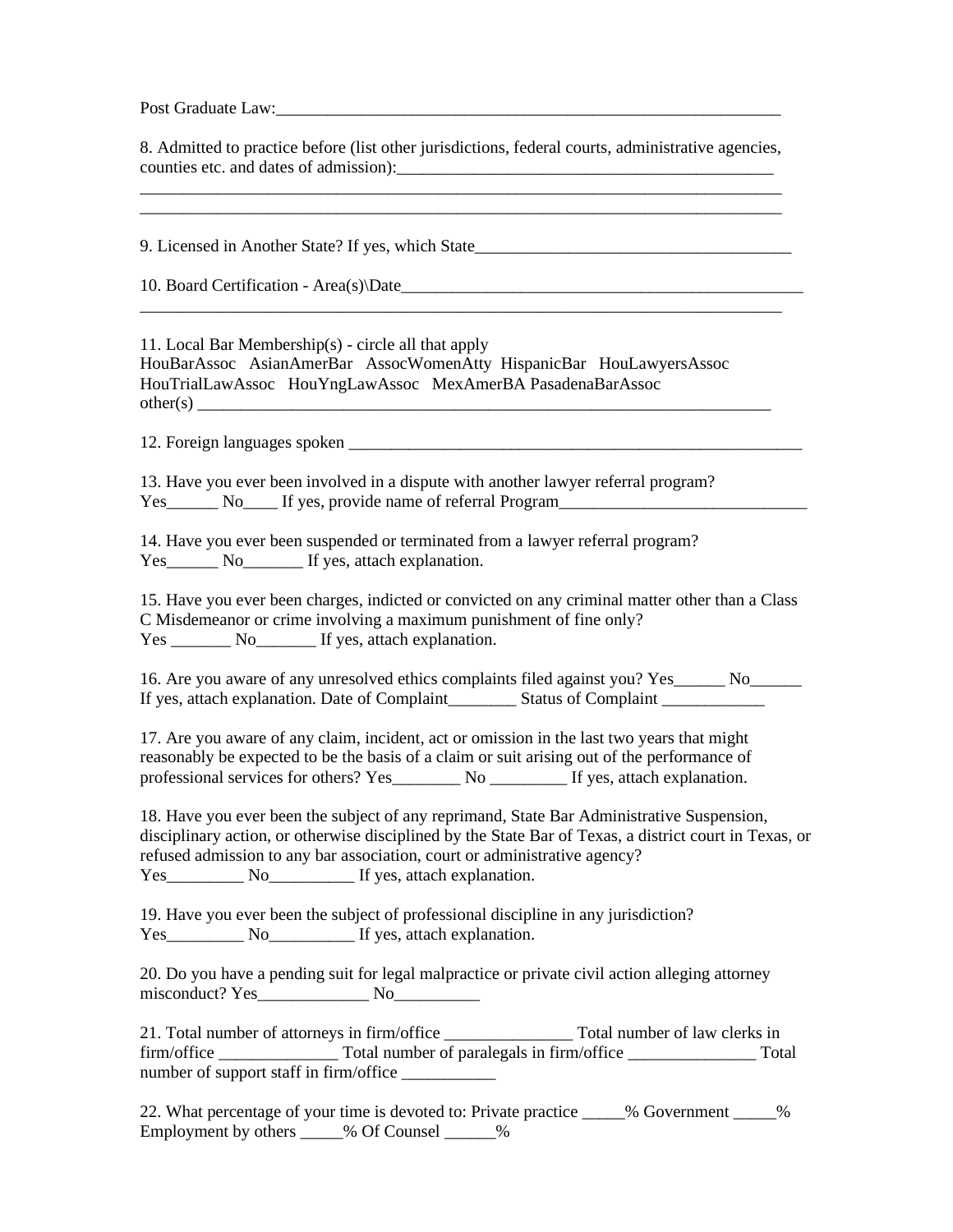23. Are you employed by a law firm? Yes \_\_\_\_\_ No\_\_\_\_\_ If yes, are you employed full-time or part-time by the firm?

24. If employed part-time by a law firm, are you requesting membership on your behalf or on behalf of the firm? \_\_\_\_\_\_\_\_\_\_\_. If accepting on behalf of the firm, is the firm principal willing to agree, by signing below, to approve your request for membership on its behalf?

Yes\_\_\_\_\_\_\_\_ No\_\_\_\_\_\_\_\_\_ Principal name\_\_\_\_\_\_\_\_\_\_\_\_\_\_\_\_\_\_\_\_\_\_\_\_\_\_\_\_\_\_\_\_\_\_\_\_

Date Signature

25. What procedure(s) does your firm/office employ for identifying conflicts of interest?\_\_\_\_\_\_\_ \_\_\_\_\_\_\_\_\_\_\_\_\_\_\_\_\_\_\_\_\_\_\_\_\_\_\_\_\_\_\_\_\_\_\_\_\_\_\_\_\_\_\_\_\_\_\_\_\_\_\_\_\_\_\_\_\_\_\_\_\_\_\_\_\_\_\_\_\_\_\_\_\_\_\_

26. What procedure will your firm/office employ to track HLRS clients? (check all that apply) Memory \_\_\_\_\_\_\_\_\_\_\_\_\_\_\_\_\_\_\_\_ Index/file \_\_\_\_\_\_\_\_\_\_\_\_\_\_\_\_\_\_\_Computer \_\_\_\_\_\_\_\_\_\_\_\_\_\_\_\_\_\_\_\_Other (explain)\_\_\_\_\_\_\_\_\_\_\_\_\_\_\_\_\_\_\_\_\_\_\_\_\_\_\_\_\_\_\_\_\_\_\_\_\_\_\_\_\_\_\_\_\_\_\_\_\_\_\_\_\_\_\_\_\_\_\_\_\_\_

27. If you engage in a group practice, list the size of firm and principal areas of practice\_\_\_\_\_\_\_ \_\_\_\_\_\_\_\_\_\_\_\_\_\_\_\_\_\_\_\_\_\_\_\_\_\_\_\_\_\_\_\_\_\_\_\_\_\_\_\_\_\_\_\_\_\_\_\_\_\_\_\_\_\_\_\_\_\_\_\_\_\_\_\_\_\_\_\_\_\_\_\_\_\_

28. Does your office currently maintain an IOLTA Account? Yes No

29. Do you maintain a second office within HLRS's service area? Yes\_\_\_\_\_\_\_\_\_ No\_\_\_\_\_\_\_\_

30. Provide normal business hours for your office and whether you accept weeknight or weekend appointments. \_\_\_\_\_\_\_\_\_\_\_\_\_\_\_\_\_\_\_\_\_\_\_\_\_\_\_\_\_\_\_\_\_\_\_\_\_\_\_\_\_\_\_\_\_\_\_\_\_\_\_\_\_\_\_\_\_\_\_\_\_\_\_

31. Is your office equipped to accept credit card payments?

32. Are you able to meet with homebound or hospitalized individuals? Yes No

33. I have read and am familiar with HLRS Rules of Membership. Initials

 $\overline{\phantom{a}}$ 

34. I have disclosed all required information relating to any criminal charges, indictments or convictions, other than any Class C Misdemeanor crimes involving a maximum punishment of fine only, and any past or present disputes with any other lawyer referral program, and any imposed or pending legal malpractice suit(s) or other private civil action alleging attorney misconduct or any pending inquiries or complaints submitted to an evidentiary committee. Initials

36. I am aware that, as outlined in Rule 14, the first 30 minutes of in-office legal consultation with an HLRS client can cost no more than \$20. I am aware that the total attorney(s) fee(s) to a client referred by HLRS can not exceed the total cost, including legal fees and expenses that the client would be required to pay if HLRS had not referred the client. Initials\_\_\_\_\_\_

37. I am aware that HLRS shall receive a percentage of the total attorney(s) fee(s) for any retained case referred by HLRS, as outlined in Rule 11, and that I am obligated to notify

<sup>35.</sup> I am aware that as an attorney I have a professional and ethical responsibility to comply with all federal, state and local laws, rules and regulations pertaining to services that are rendered to the public, including but not limited to, 29 U.S.C. §784 et seq. (Rehabilitation Act), 42 U.S.C. 2000e (Title VII), and 42 U.S.C. §12101-12213 (ADA). Initials\_\_\_\_\_\_\_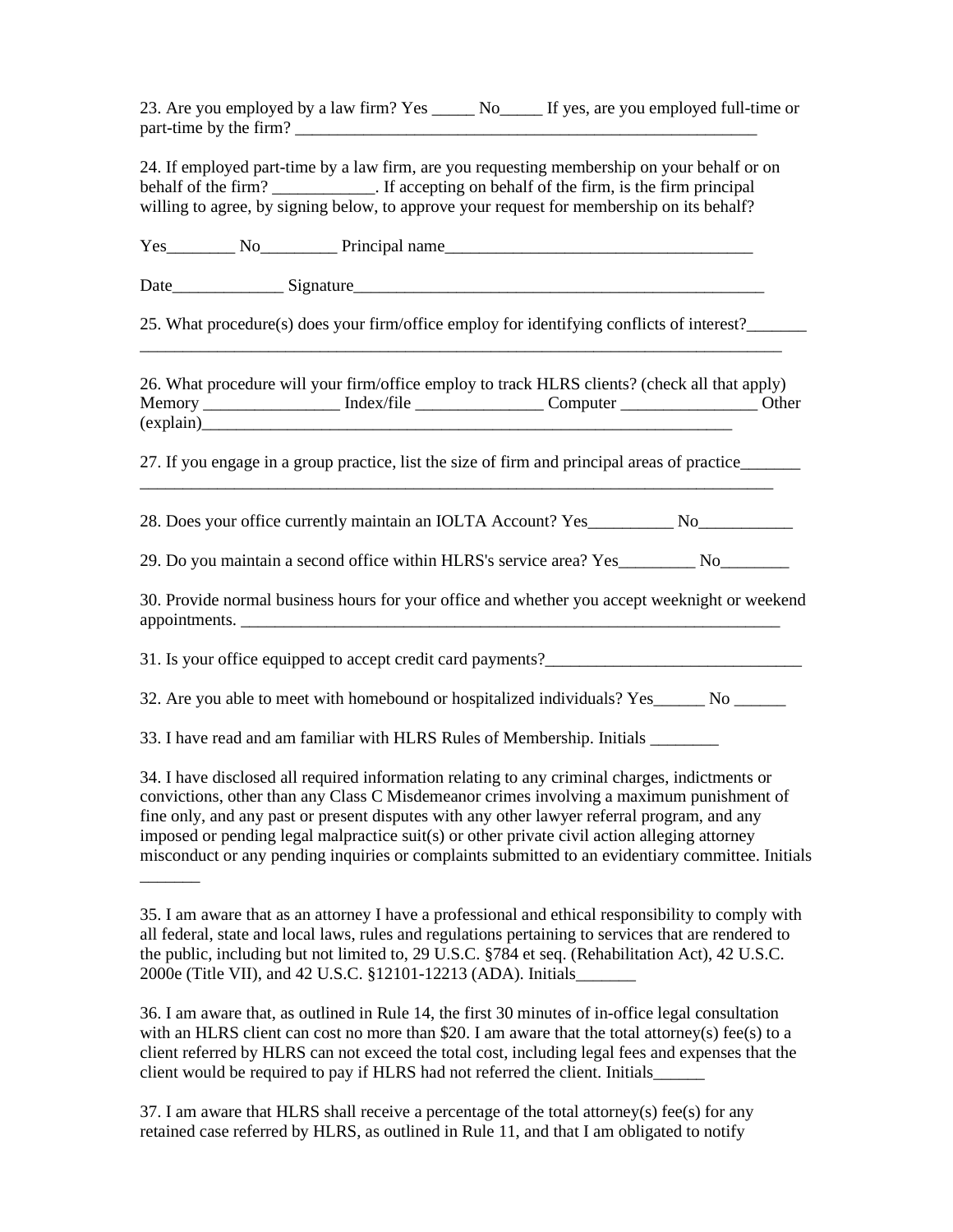retained clients of the fees paid to HLRS and exclude HLRS from any confidentiality provisions of any settlement agreements, as outlined in Rule 15 of HLRS Rules of Membership. Initials \_\_\_\_\_\_\_\_

38. I am aware that I may not refer an individual, whom received my name through HLRS, to another attorney without permission from the HLRS, as outlined in Rule 12 in the HLRS Rules of Membership. Initials \_\_\_\_\_\_\_

39. I am aware that I must maintain responsibility in all referred matters, as outlined in Rule 12. However, if in the best interest of my referred client, I may co-counsel with an attorney(s) who may or may not be a member(s) of HLRS. Furthermore, I am aware that should I enjoin with other attorneys, I must inform co-counsel that 15% of the total attorneys fees is due HLRS at the close of the matter. I will notify HLRS of the names of the attorney(s) involved. Initials

40. I am aware of the Suspension and Termination Policy and that I may be suspended or terminated from membership, as outlined in Rule 21, without refund of dues, if I fail to abide by HLRS Rules of Membership for any reason. Initials

41. I am aware of the Audit Policy and agree that if a question arises between myself and HLRS with respect to fees owed, HLRS or its agents may examine files or take all necessary actions, including collection efforts to determine and collect fees due the organization, as outlined in Rule 25. Initials

42. I acknowledge, if I belong to a law firm, that the firm is aware that I am seeking membership in the Houston Lawyer Referral Service and that the firm will abide by the HLRS Rules regarding clients referred and payments due HLRS. Initials \_\_\_\_\_\_\_\_ or N/A\_\_\_\_\_\_\_\_\_\_\_\_\_\_\_\_\_

43. Please attach a recent biography or resume if you would like additional information given to potential clients.

#### **RECOMMENDATIONS FOR MEMBERSHIP**

As a licensed attorney in good standing with the State of Texas, I do hereby certify that the above named attorney is of good moral character and of good reputation and recommend that said applicant be admitted to membership in the Houston Lawyer Referral Service, Inc.

| Name    | Name                                                                                                                   |
|---------|------------------------------------------------------------------------------------------------------------------------|
|         |                                                                                                                        |
| Address | Address                                                                                                                |
|         | <u> 1989 - Jan Samuel Barbara, manala</u> tar a basar da basar da basar da basar da basar da basar da basar da basar d |
| Bar No. | Bar No.                                                                                                                |

#### **AREAS OF LAW IN WHICH REFERRALS WILL BE ACCEPTED**

You may choose up to eight panels, but do not exceed the maximum number of categories you can choose from each section. In order to participate in any category designated by an asterisk, a separate Experience Panel Application must be completed and submitted to the Executive Director. There is a fee of \$25 for acceptance to each Experienced Panel. You may request an Experience Panel Application from the HLRS office. See the attached category of descriptions for further explanation of codes. Please circle your choices, then refer to the Categories of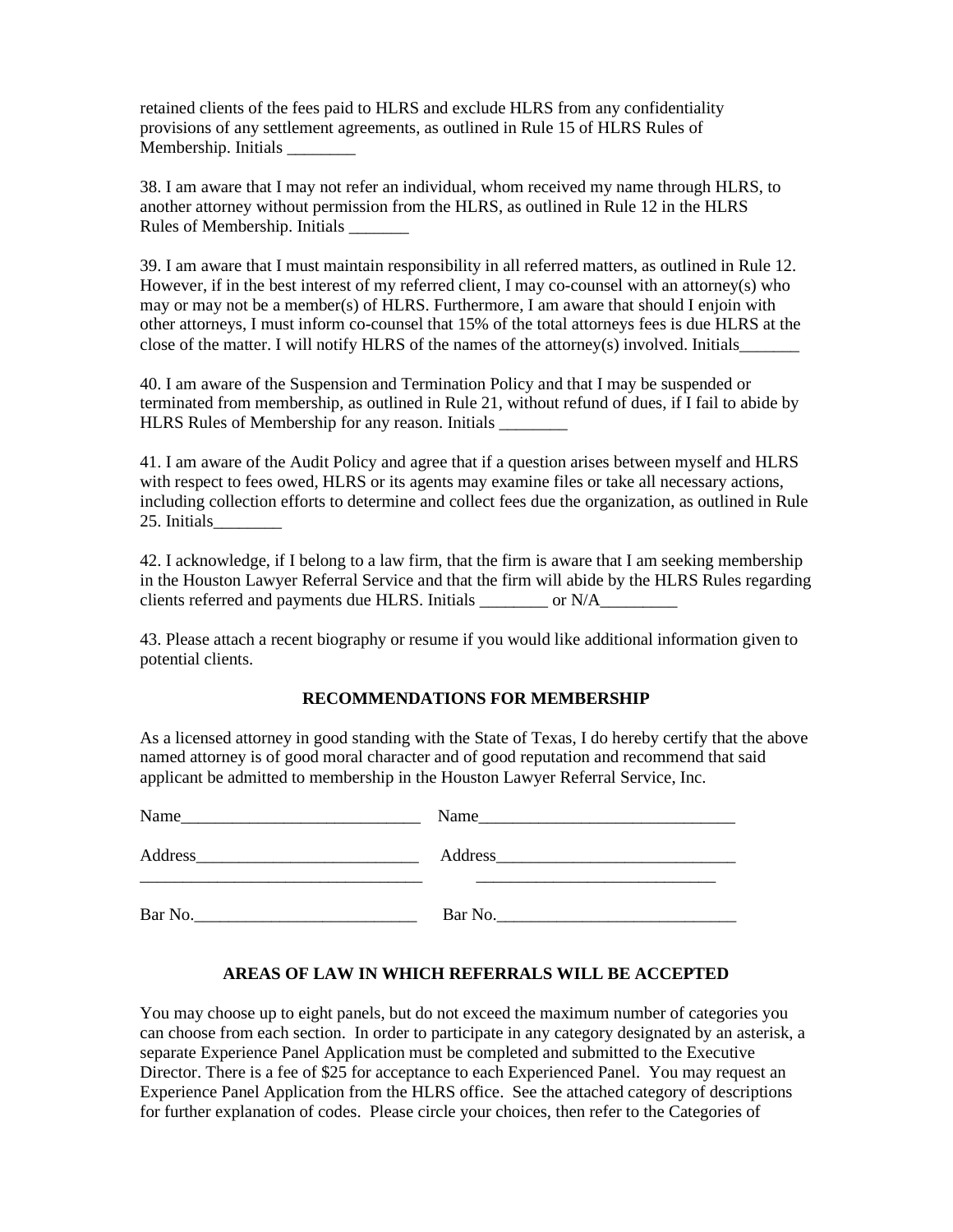Referrals pages and indicate more specifically the types of referrals you are interested in receiving in the categories of law which you select:

#### **CHOOSE NO MORE THAN FIVE (5) OF THE FOLLOWING:**

ADMN \*ADMR ARTS \*BANK BUS/CORP COLL COM \*COMLIT CRIM \*CRIMST \*DWI \*FAM contested FAM uncontested \*IMM<br>\*LEGMAL \*MAL OIL \*PAT PI \*PROB contested/complex PI \*PROB contested/complex PROB uncontested \*PROD PROP \*TAX \*WRNG

**CHOOSE NO MORE THAN THREE (3) OF THE FOLLOWING:**

CONS EMP ENV LLT MIL INS RIGHTS \*SSD \*WORK

**CHOOSE ONLY TWO (2) OF THE FOLLOWING:**

\*CIVAPP \*CRIMAPP \*CRIMFED \*INTL \* SEC

**CHOOSE ANY OF THE FOLLOWING:** (no charge to participate on the following panels and these do not count towards the allowed eight categories) See explanation on last page of application.

LOCW LOCE REDFEE

**Provide percentage of practice devoted to the categories of law which you have chosen.**

| $\frac{0}{6}$ | category | %                       | category |
|---------------|----------|-------------------------|----------|
| 0/            | category | $\frac{v}{0}$           | category |
| $\frac{0}{6}$ | category | $\mathsf{v}_\mathsf{n}$ | category |
| $\frac{0}{6}$ | category | $\frac{v}{0}$           | category |

### **CATEGORIES OF REFERRALS CATEGORY SUB-PANEL DESCRIPTIONS**

In an effort to provide callers with an attorney who is skilled in an area of law needed, please **circle the subcategories to correspond to the main matter types selected on the previous page.** Any matter type marked with an asterisk will requires separate application that will be emailed to you upon review of this application:

# **CODE DESCRIPTION**

#### **ADMN: Administrative/Government Law**

*Description: Professional licensing issues and academic matters*

• Liquor License/Alcohol Beverage Commission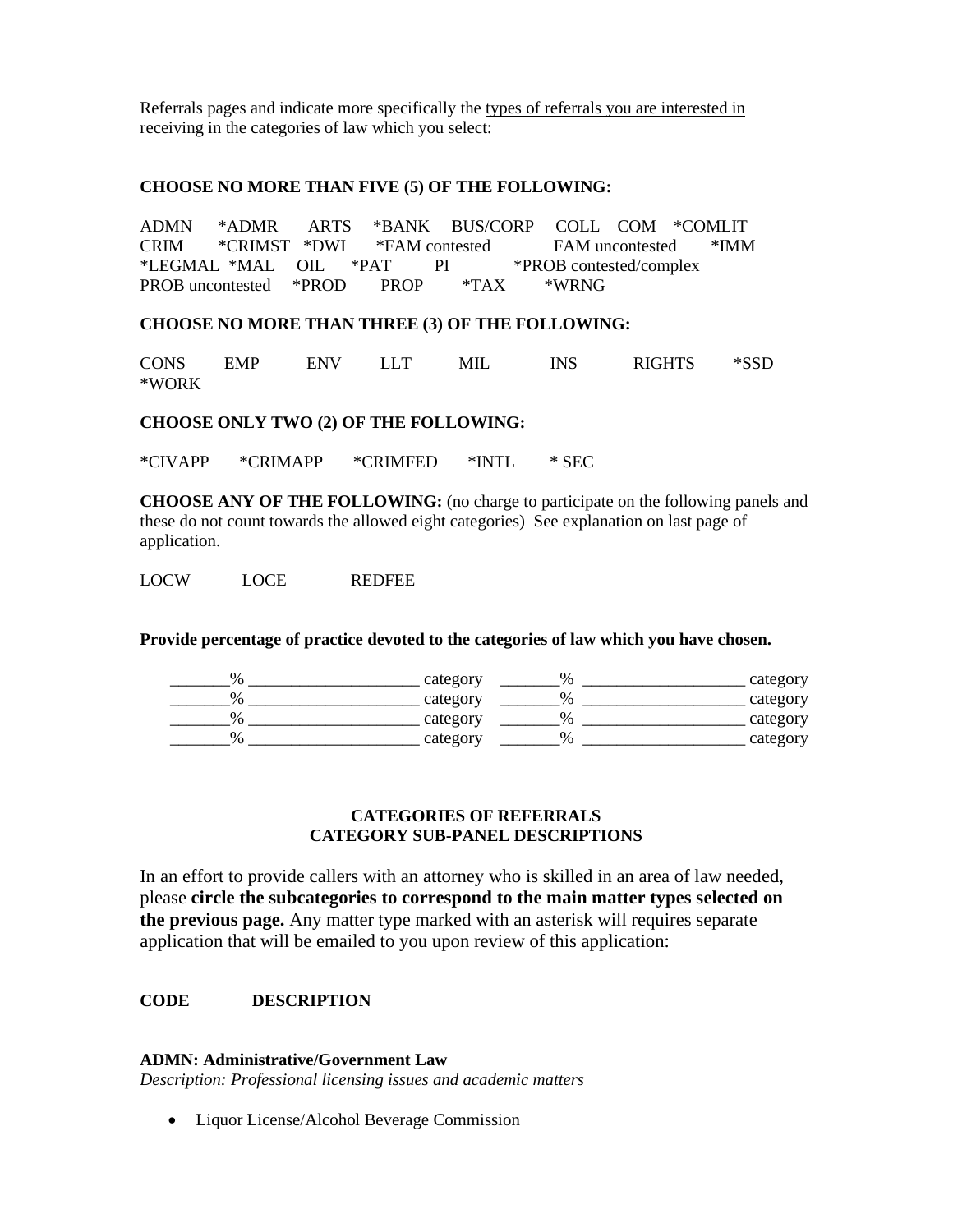- Restaurant or Other Business Licenses
- Federal Trade Commission
- Local Government zoning, land use, etc.
- Civil Service Employees: City, State, Fire Department, County, Police, U. S. Postal Service
- Represent Teachers against University
- Represent Students against University
- Represent Students K-12
- Represent Teachers K-12
- Board of Education
- Wage Garnishments/Student Loans
- FAA/Aviation
- TWIC Card
- OSHA Regulations/Requirements: Safety for the employees.
- Department of Transportation: Dot Law
- Nursing Licenses

**\*ADMR: Admiralty/Maritime Law** *(requires a separate application if not already on this panel) Description: Injury to persons or property on a water vessel (Ship, boat, oil rig, etc.) AKA Jones Act – protection of seamen.*

- Damage to Ship
- Damage to Cargo
- Injury to individual

**\*BANK: Bankruptcy** *(requires a separate application if not already on this panel) Description: Consumer or commercial bankruptcy* 

- Personal Chapter 7
- Personal Chapter 13
- Business Chapter 11

### **BUS/CORP: Business & Corporate Law**

*Description: Selling, starting or buying a business*

- Review and Drafting of Documents
- Employment Contracts/Employee Compensation Agreements
- Franchise Law
- Non-Profit Corporations
- Business Formation Corporations/Partnerships
- Mergers/Acquisitions
- Dissolution of Business
- Buying & Selling Businesses

**\*CIVAPP: Civil Appeals** *(requires a separate application if not already on this panel) Description: Lost civil case in court and wants to appeal.*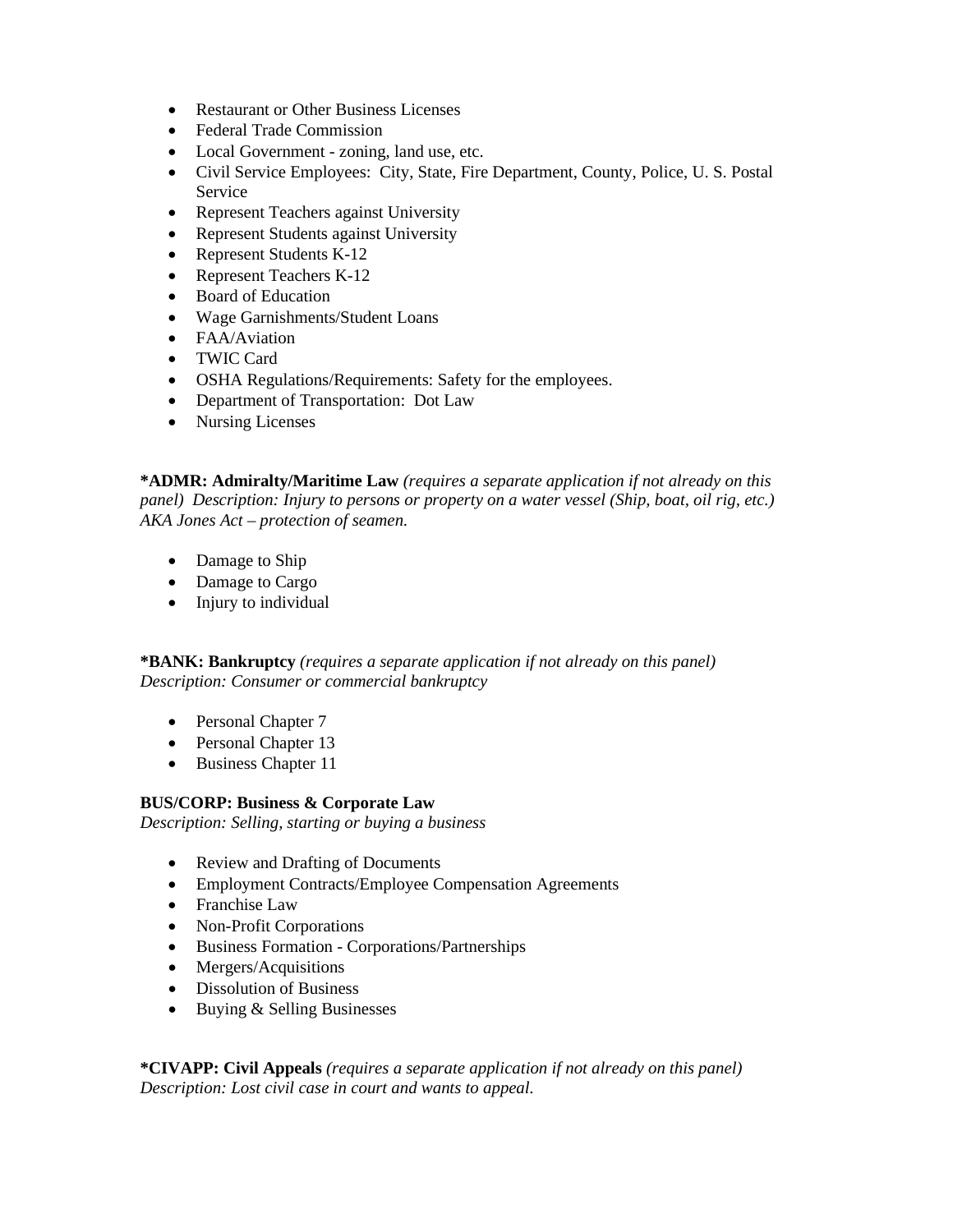### **COLL: Collections Law**

*Description: Collections and Liens*

- Collections Plaintiff/Creditor
- Collections Defense/Debtor judgment rendered
- Collections Defense/Debtor judgment not rendered
- Lien Defense or remove a lien

## **COMM: Commercial Law**

*Description: Contract Disputes*

• Business to Business Breach of Contract/Fraud/DTPA

#### **\*COMLIT: Commercial Litigation** *(requires a separate application if not already on this panel)*

*Description: Business to business matters and those commercial issues that involve litigation* 

- Anti-Trust
- Trade Secrets, Unfair Competition, Non-Compete Agreements: Leave Company, set up same type business, sometime taking clients. Individuals or Company.
- Complex Employment Contracts
- International business litigation issues

# **RIGHTS: Constitutional Rights**

*Description: Issues involving non employment violations of one's Constitutional rights (see below) - not invasion of privacy that is under Personal Injury* 

- Civil rights police misconduct, unwarranted search/seizures, freedom of speech
- Discrimination (other than employment or ADA),
- Americans with Disability Act

### **CONS: Consumer Protection**

*Description: Issues that an individual has with a business*

- Small Claims JP Court Defense
- Small Claims JP Court Plaintiff
- Consumer Fraud, DTPA
- Disputes w/Car Dealership
- Disputes w/Auto Repair Shops
- JP Court Appeals
- Consumer Banking
- Identity Theft
- Lemon Law
- Credit Issues Fair Reporting
- Homeowner disputes w/contractor/utilities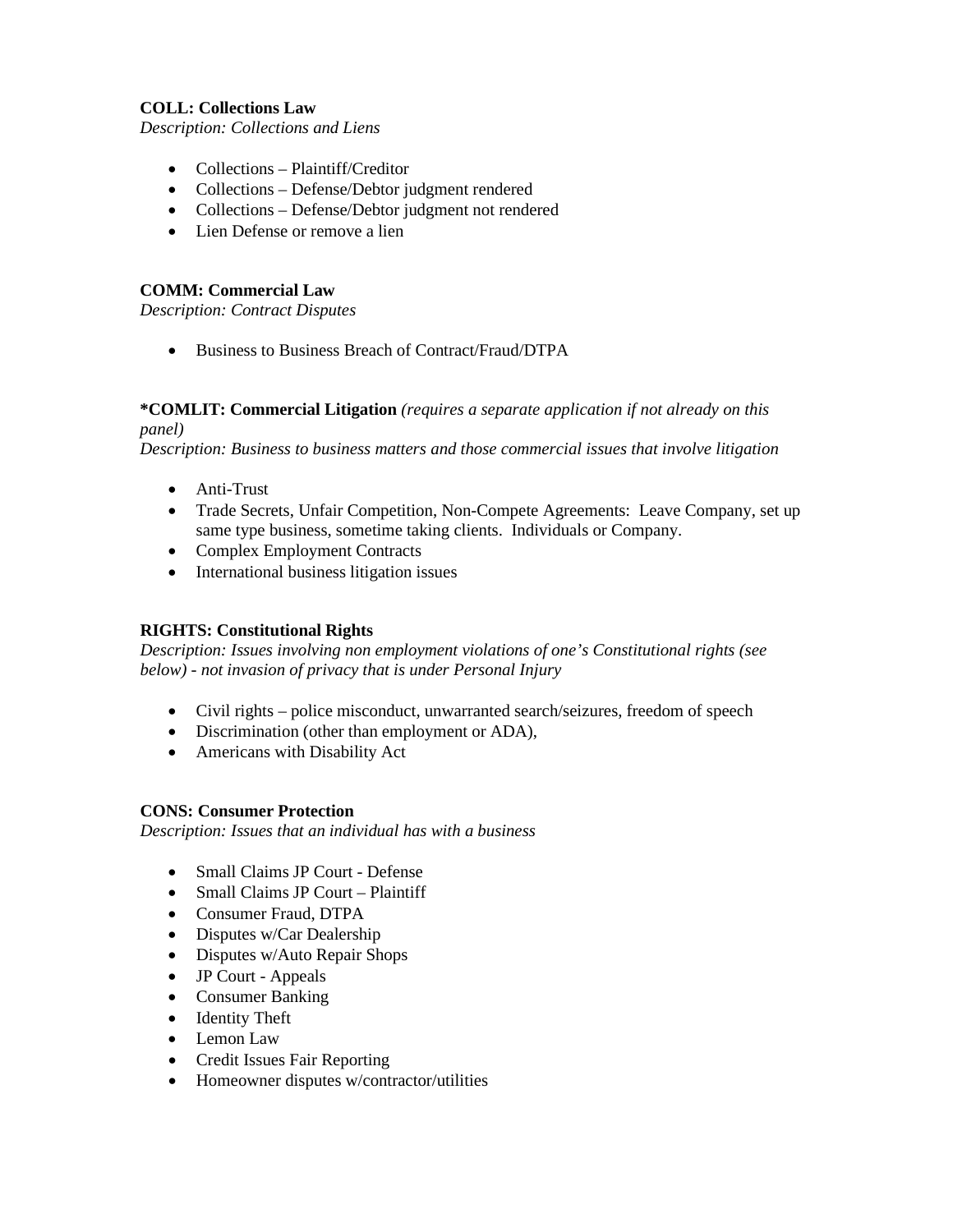## **\*CRIMAPP: Criminal Appeals State or Federal** *(requires a separate application if not*

*already on this panel) Description: To appeal any criminal conviction*

### **CRIM: Criminal Law**

*Description: Defense for Criminal misdemeanors charges (not federal or felony charges)*

- Misdemeanors, Class A B or C
- Municipal Ordinance Violations
- Traffic Violations/Tickets
- Juvenile Proceedings
- License Suspension
- Expunction/Nondisclosure
- Revocation of Misdemeanor Probation
- Criminal Matters Involving the Mentally Challenged

**\*CRIMFED: Criminal Federal Court** *(requires a separate application if not already on this panel)* 

*Description: Defense of Federal criminal charges* 

**\*CRIMST: Criminal State Court Felony** *(requires a separate application if not already on this panel)* 

*Description: Defense of felony charges*

**\*DWI: Driving While Intoxicated** *(requires a separate application if not already on this panel) Description: Defense of DWI charges*

# **EMP: Employment & Labor Law**

*Description: Issues involving the employer/employee relationship, including benefits through the employer (ERISA)*

- Employer Representation
- Employees of Private Companies
- Wrongful Termination Employee
- Discrimination and/or Sexual Harassment
- Employees of Government Agencies/Unions
- Wage Claims
- Retirement/Pensions
- Labor Arbitration Proceedings
- Negotiation/Preparation of Collective Bargaining Agreements
- Non-Compete Agreements defense/enforcement
- FMLA Family Medical Leave Act
- ERISA: Health Insurance: Cobra, life through an employer
- Non-subscribers Workers Compensation Claim
- Retaliation due to Workers Compensation Claim
- Whistleblower –retaliation for reporting crime in workplace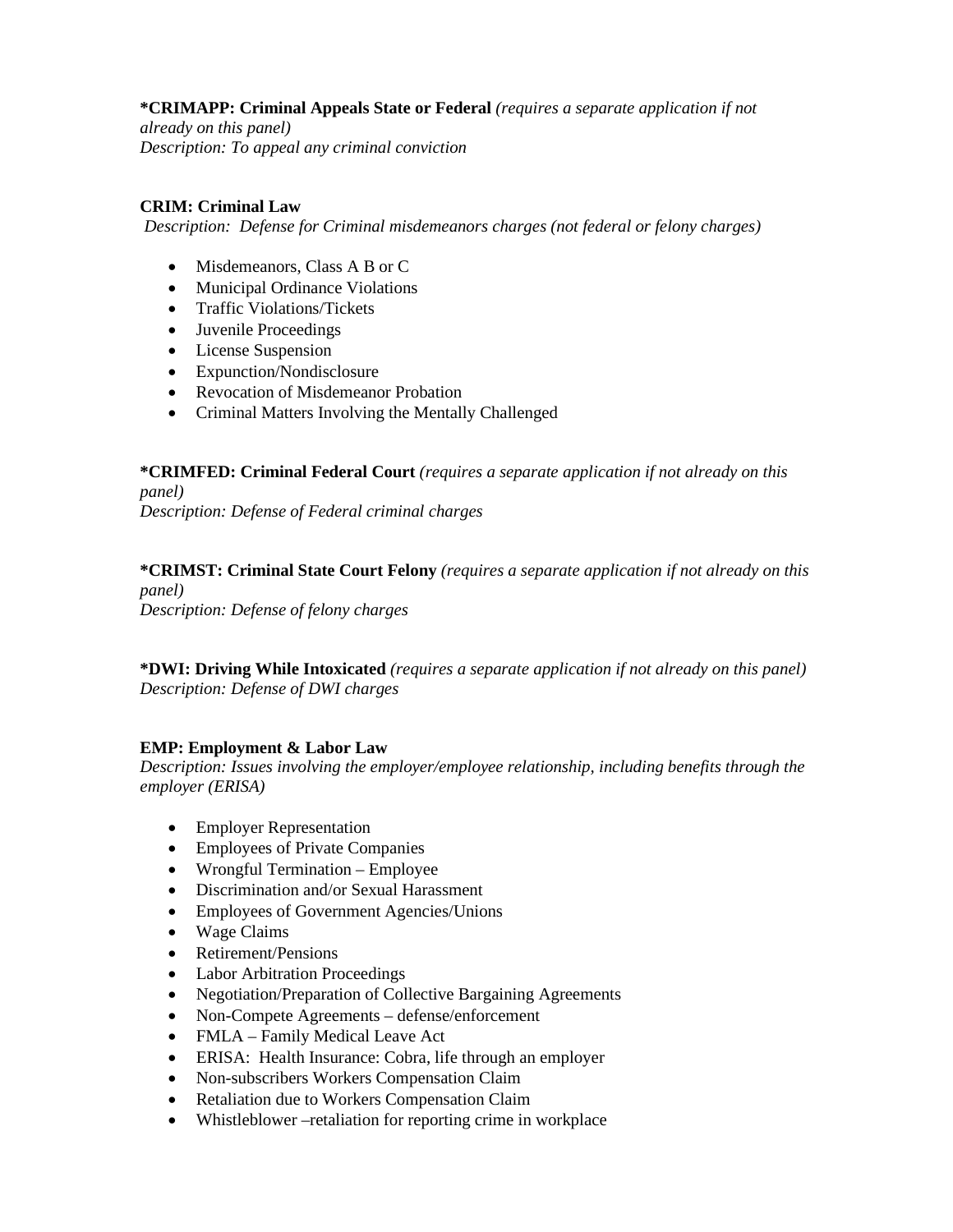### **ENT: Entertainment Law/Contracts**

*Description: Athletes, Artists, Musicians*

#### **ENV: Environmental Law**

*Description: Laws and regulations regarding the environment* 

- Biotechnology/Toxicology
- Asbestos (but not injury from that is PI)
- Water Law
- Complex Environmental Matters

**FAM: Family Law – Contested** *(requires a separate application if not already on this panel) Description: Family related matters and domestic partnerships when both parties are not in agreement*

- Family law appeals
- Adoption
- Child Abuse Issues
- Child Protective Services (CPS cases) Plaintiff
- Child Protective Services (CPS cases) Defense
- Interstate Enforcement & Other Issues
- International Enforcement & Other Issues
- Family Law matters involving Military personnel
- Conservatorship/Child Custody
- Divorce contested *not agreeing on all issues*
- Contempt Actions
- Contested Paternity
- Issues involving Same-Sex Partnerships
- Termination of Parental Rights

### **FAM: Family Law - Uncontested**

*Description: Family related matters and domestic partnerships when both parties are in agreement or publication/incarceration divorce*

- Step Parent Adoption
- Name Change
- Uncontested Divorce agree on everything includes publication/incarceration divorce
- Annulment
- Drafting or review of final decree
- Grandparents Rights
- Establishing Paternity
- Child Support Modification/Enforcement
- Pre-Nuptial Agreements, Co-habitation Agreements

**IMM: Immigration Law** *(requires a separate application if not already on this panel) Description: Issues concerning persons becoming a citizen or getting approval to work or stay in the country*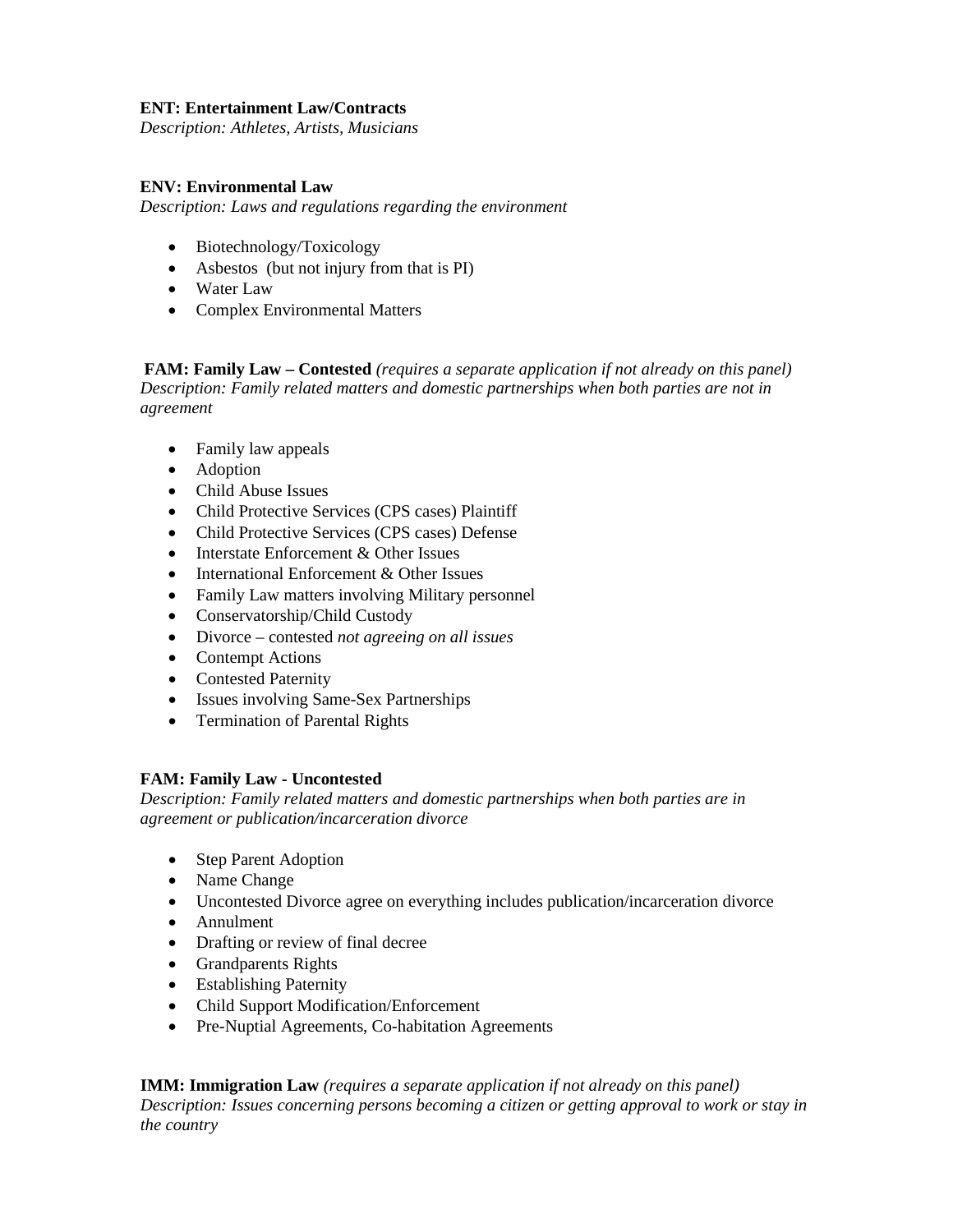- Visas/Naturalization
- Immigration enforcements involving clients with criminal matters
- Labor Certification
- Fraud Investigation
- Deportation & Exclusion
- Political Asylum

### **INS: Insurance Law**

*Description: Issues involving privately purchased insurance*

- Life/Health/Disability: Private purchase ONLY if through employer it is Employment-ERISA.
- Diminished Value
- Auto Insurance  $-1$ <sup>st</sup> party only
- Medicare/Medicaid
- Home/Fire/Property
- Arbitration

**PAT: Intellectual Property Law** *(requires a separate application if not already on this panel) Description: Issues involving inventions; literary and artistic works; designs; and symbols, names and images used in commerce and patents.*

- Patents, Trademarks, Copyrights
- Unfair Competition/Trade Secrets
- Computer Law (Software, Contract Dev., Licensing)
- Intellectual Property Litigation

**INTL: International Law** *(requires a separate application if not already on this panel) Description: Issues with customs or international employment issues and other international issues*

- International Business Contracts
- Customs & Tariffs

# **LLT: Landlord-Tenant**

*Description: Issues between landlords and tenants*

- Represent Tenants
- Represents Tenants non-payment of rent
- Represent Landlords
- Commercial Landlords & Tenants

**LEGMAL: Legal Malpractice** *(requires a separate application if not already on this panel) Description: [At](http://en.wikipedia.org/wiki/Lawyer)torney that causes harm to his or her client by [negligence,](http://en.wikipedia.org/wiki/Negligence) breach of [fiduciary](http://en.wikipedia.org/wiki/Fiduciary_duty)  [duty,](http://en.wikipedia.org/wiki/Fiduciary_duty) or [breach of contract.](http://en.wikipedia.org/wiki/Breach_of_contract)*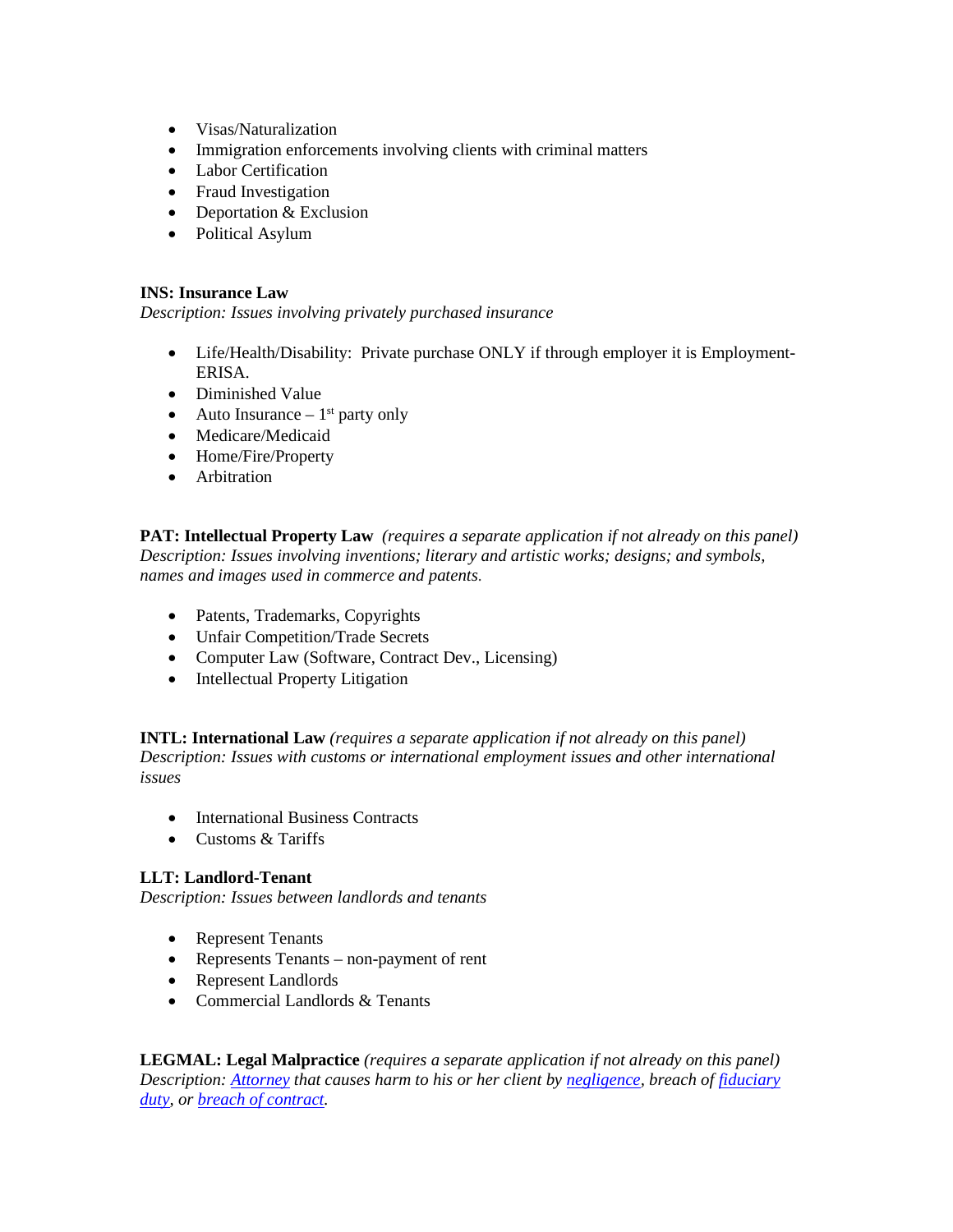- Represents Client
- Represents Attorney

### **MAL: Medical Malpractice and other Professional Malpractice** *(requires a separate*

*application if not already on this panel)* 

*Description: [Professional negligence](http://en.wikipedia.org/wiki/Professional_negligence) by act or omission by a [health care provider](http://en.wikipedia.org/wiki/Health_care_provider) in which the treatment provided falls below the accepted standard of practice in the medical community and causes [injury](http://en.wikipedia.org/wiki/Injury) or to the [patient](http://en.wikipedia.org/wiki/Patient)*

- Represent Patients
- Dental Patients
- Matters involving Veterans Administration
- Matters Involving County Hospitals
- Represent Doctors/Defense
- Hospital matters
- Mentally Challenged
- Chiropractic Patients
- Psychiatric Patients
- Veterinarian Malpractice
- CPA Malpractice

#### **MIL: Military Law**

*Description: Issues with any branch of military over military matters*

- Active Military
- Matters against Veteran's Administration

# **OIL: Oil, Gas & Mineral Law**

*Description: Issues involving energy law.* 

### **PI: Personal Injury**

*Description: Issues where an individual is injured, physically or psychologically, as a result of the [negligence](http://en.wikipedia.org/wiki/Negligence) or wrongdoing of another person or company.*

- Auto Collisions WITHOUT Injury *(sometimes referred to as property damage, but in autos this is the category if they were not injured and have NO medical bills)*
- Auto Collisions with Injury
- No Fault Insurance claims
- Aviation
- False Arrest/Imprisonment or Police Brutality
- Defense
- Libel & Slander, Defamation, Cyber Harassment
- Property Damage (no autos)
- Injury to a pet
- Uninsured/Underinsured Motorist
- Slip & Fall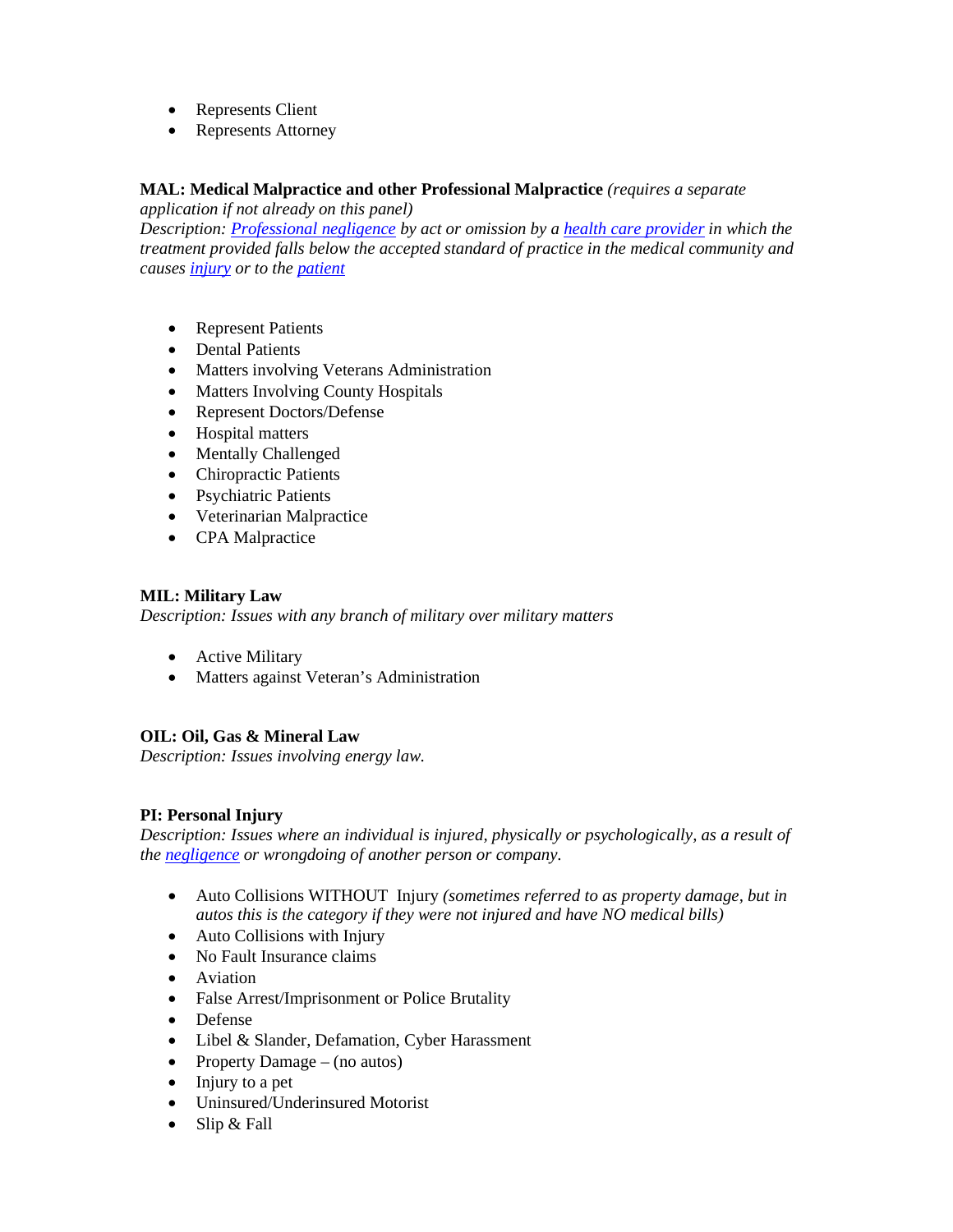- Crime Victims
- Inmate Matters
- Bar Owner Liability (Dram Shop)
- Premises/Owner Liability
- Minor Injury involving Animal

## **\*PROB: Estate & Probate Law contested/complex** *(requires a separate application if not*

*already on this panel) Description: Issues involving the complex will drafting, estate planning, mental health law and contested guardianship.*

- Will Drafting complex involving business ownership or estates \$2MM
- Probate of a will
- Estate, Trust & Tax Planning
- Contested Guardianship of an adult
- Miller Trusts
- Mental Health Law
- Will Contests/Litigation

### **PROB: Estate & Probate Law uncontested**

*Description: Issues involving simple will drafting, heir ship issues, POA's, living wills, TODDs and directives and uncontested guardianship.*

- Simple Will Drafting needs a will
- Establish Heir ship no will
- Uncontested Guardianship of an adult
- Elder Law POAs, TODDs, living wills and directive to doctors

### **PROD: Product Liability** *(requires a separate application if not already on this panel)*

*Description: Issues where an individual is injured physically or psychologically, as a result of the negligence of a product.*

- All products
- Prescription Drug

### **REAL: Real Estate Law**

*Description: Issues involving real estate/property matters.*

- Preparation of Deeds, Mortgages, or Closing
- Foreclosures
- Deficiency Litigation *home auctioned and bank suing for remaining balance*
- Condominium Sales
- Complex Real Property Litigation (Fraud, Rescission, etc.)
- Eminent Domain/Condemnation
- Title, boundary, easements, zoning, or variances
- Trespass
- Represent HOA
- Represents Homeowners against HOA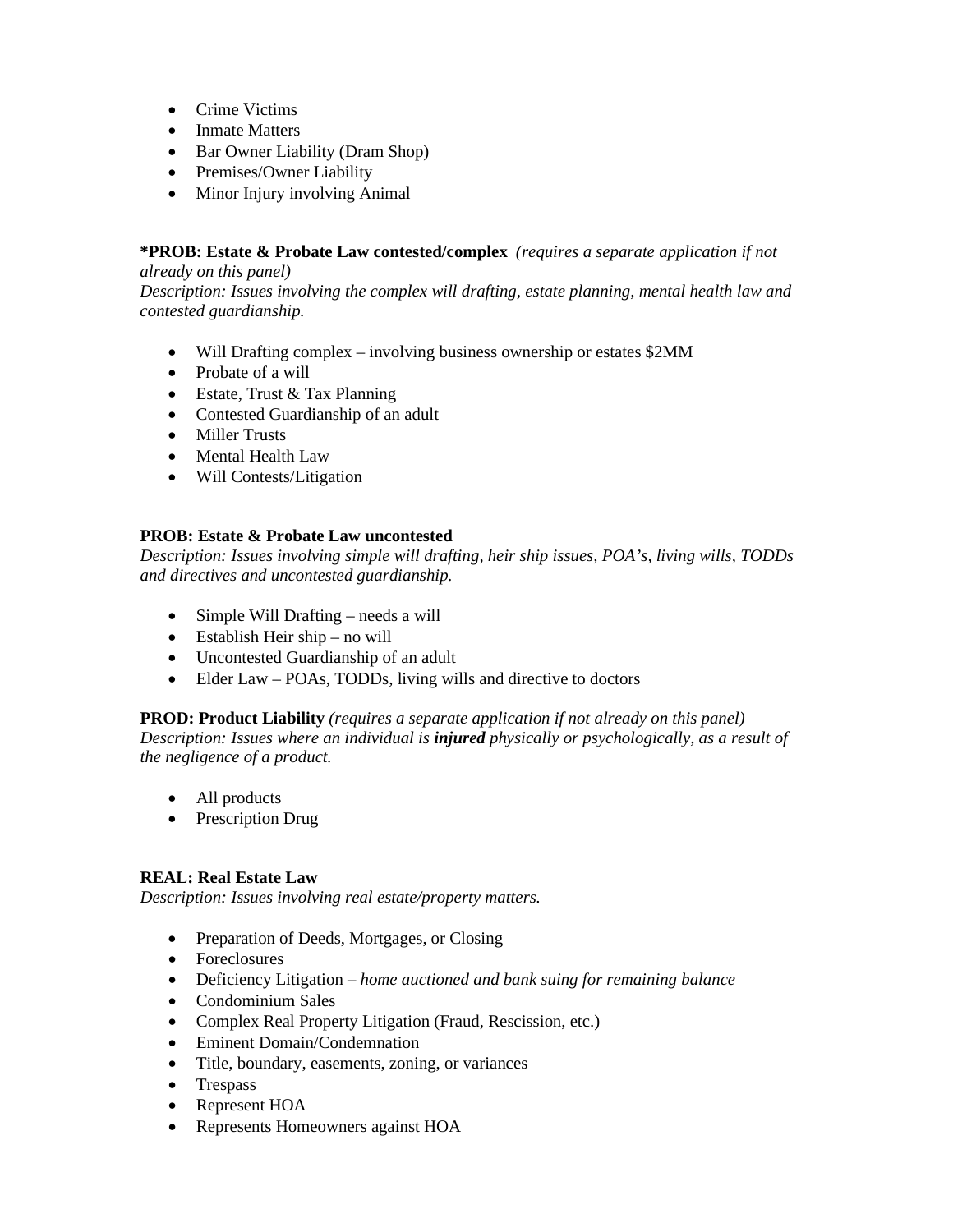**SEC: Securities** *(requires a separate application if not already on this panel) Description: issues involving issuance and selling of stocks and securities.*

- Represent Brokers & Dealers
- Customer Disputes
- Federal Securities
- State Securities
- Investment Counseling

**SSD: Social Security & Disability (***requires a separate application if not already on this panel) Description: Laws concerning those with issues regarding Social Security, Disability and Medicare/Medicaid issues.*

- Appeals
- Federal Agencies
- Minors
- State Agencies

### **TAX: Tax Law** *(requires a separate application if not already on this panel) Description: Issues involving any type of taxation*

- Federal & State Incomes Taxes
- Corporate Taxes
- International/Interstate
- Complex Tax Litigation
- Counseling
- IRS
- Property Tax Objections

**WORK: Workers Compensation** *(requires a separate application if not already on this panel) Description: Persons injured on the job; employer has worker comp. insurance*

- Federal
- State
- Longshoremen & Harbor Worker
- Appeals
- Employer Defense

**WRNG: Wrongful Death** *(requires a separate application if not already on this panel) Description: Negligence that caused death*

**HLRS WOULD LIKE TO KNOW** Depending on the case matter -- in addition to the PI Panel what Panel do you accept contingency fee arrangements?